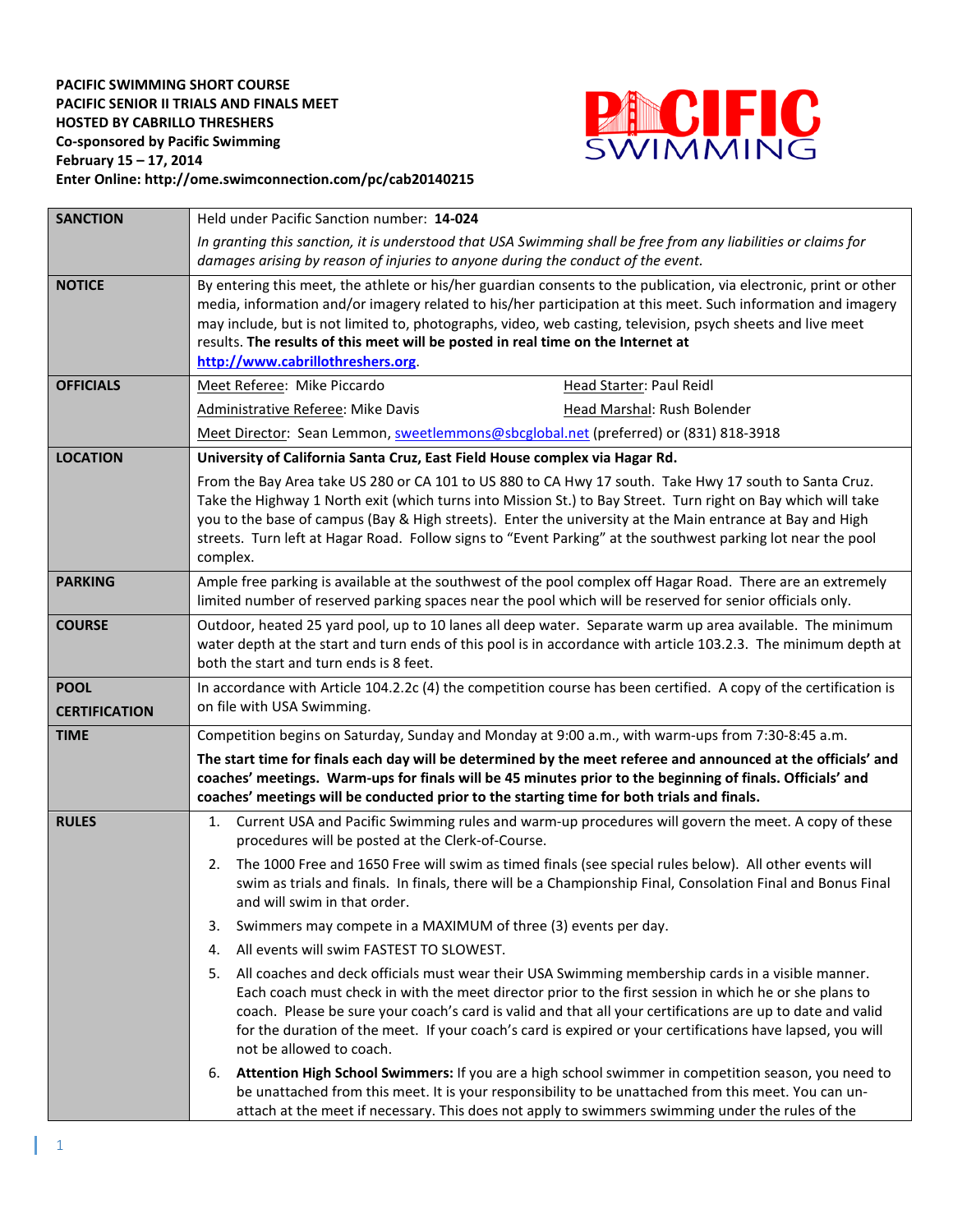|                                         | Nevada Interscholastic Activities Association (NIAA).                                                                                                                                                                                                                                                                                                                                                                                                                                                                                                                                                                                                                                                                                                                                                                                                                                                                                                                                                                                              |
|-----------------------------------------|----------------------------------------------------------------------------------------------------------------------------------------------------------------------------------------------------------------------------------------------------------------------------------------------------------------------------------------------------------------------------------------------------------------------------------------------------------------------------------------------------------------------------------------------------------------------------------------------------------------------------------------------------------------------------------------------------------------------------------------------------------------------------------------------------------------------------------------------------------------------------------------------------------------------------------------------------------------------------------------------------------------------------------------------------|
| <b>DISTANCE RULES</b>                   | The 1000 free will be swum alternating women and men's heats and will be swum on Saturday as the last<br>1.<br>event of trials.                                                                                                                                                                                                                                                                                                                                                                                                                                                                                                                                                                                                                                                                                                                                                                                                                                                                                                                    |
|                                         | 2.<br>The 1650 free events will be swum as the last event of trials on Sunday. The men's 1650 free will be<br>swum as the last event of trials on Monday.                                                                                                                                                                                                                                                                                                                                                                                                                                                                                                                                                                                                                                                                                                                                                                                                                                                                                          |
|                                         | Swimmers must provide counters for the 500 Free, and timers and counters for the 1000 free and 1650<br>3.<br>free.                                                                                                                                                                                                                                                                                                                                                                                                                                                                                                                                                                                                                                                                                                                                                                                                                                                                                                                                 |
| <b>SEEDING</b>                          | Conforming Short Course yards (Senior II Times) will be seeded first, followed by non-conforming Short Course<br>meters (Senior II Times), followed by non-conforming Long Course meters (Senior II Times).                                                                                                                                                                                                                                                                                                                                                                                                                                                                                                                                                                                                                                                                                                                                                                                                                                        |
| <b>UNACCOMPAINED</b><br><b>SWIMMERS</b> | Any USAS athlete-member competing at the meet must be accompanied by a USA Swimming member-coach<br>for the purposes of athlete supervision during warm-up, competition and warm-down. If a coach-member of<br>the athlete's USAS Club does not attend the meet to serve in said supervisory capacity, it is the responsibility of<br>the swimmer or the swimmer's legal guardian to arrange for supervision by a USA Swimming member-coach.<br>The Meet Director or Meet Referee may assist the swimmer in making arrangements for such supervision;<br>however, it is recommended that such arrangements be made in advance of the meet by the athlete's USAS<br>Club Member-Coach. Any swimmer entered in the meet, unaccompanied by a USA Swimming member coach,<br>must be certified by a USA Swimming member coach as being proficient in performing a racing start or must<br>start each race from within the water. It is the responsibility of the swimmer or the swimmer's legal guardian<br>to ensure compliance with this requirement. |
| <b>RESTRICTIONS</b>                     | Smoking and the use of other tobacco products is prohibited on the pool deck, in the locker rooms, in<br>$\bullet$<br>spectator seating or standing areas and in all areas used by swimmers, during the meet and during warm-<br>up periods.                                                                                                                                                                                                                                                                                                                                                                                                                                                                                                                                                                                                                                                                                                                                                                                                       |
|                                         | Glass containers, sale and use of alcoholic beverages are prohibited in all areas of the meet venue.<br>$\bullet$                                                                                                                                                                                                                                                                                                                                                                                                                                                                                                                                                                                                                                                                                                                                                                                                                                                                                                                                  |
|                                         | No animals are allowed in any area of the meet venue (which includes the parking lots) except service<br>$\bullet$<br>animals wearing a service animal vest and actually working to assist a disabled person. Even service<br>animals who are not behaving properly (barking, jumping and the like) will be asked to leave the meet<br>venue. UCSC does not allow dogs on campus and will issue citations if a dog (or other animal) is left in a<br>car in a UCSC parking lot.                                                                                                                                                                                                                                                                                                                                                                                                                                                                                                                                                                    |
|                                         | In accordance with Pacific Swimming Safety standards, absolutely no propane heaters will be allowed<br>$\bullet$<br>on the pool deck or in the fenced pool area regardless of the air temperature. Please do not ask for<br>permission to set up a propane heater on the pool deck. Propane heaters set up outside the fenced<br>pool area are permitted as long as their use and operation are safe. Safety is to be determined in the<br>sole discretion of the meet director (or university personnel).                                                                                                                                                                                                                                                                                                                                                                                                                                                                                                                                         |
|                                         | Except where venue facilities require otherwise, changing into or out of swimsuits other than in locker<br>rooms or other designated areas is not appropriate and is strongly discouraged.                                                                                                                                                                                                                                                                                                                                                                                                                                                                                                                                                                                                                                                                                                                                                                                                                                                         |
| <b>ELIGIBILITY</b>                      | Swimmers must be current members of USA-Swimming and enter their names and registration number on<br>$\bullet$<br>the meet entry card as they are shown on their Registration Card. All swimmer registrations will be<br>checked against the SWIMS database. If a swimmer is not found to be registered, the Meet Director shall<br>accept the registration at the meet. A \$10 surcharge will be added to the regular registration fee.<br>Duplicate registrations will be refunded by mail.                                                                                                                                                                                                                                                                                                                                                                                                                                                                                                                                                      |
|                                         | Swimmers 13/over are eligible to enter this meet. There is no proof of time. Swimmers should enter<br>$\bullet$<br>events with their best time                                                                                                                                                                                                                                                                                                                                                                                                                                                                                                                                                                                                                                                                                                                                                                                                                                                                                                     |
|                                         | Swimmers 11-12 must meet the time standard (Senior II) as outlined by Pacific time verification<br>$\bullet$<br>procedures and will be considered qualified with either a short course or long course time.                                                                                                                                                                                                                                                                                                                                                                                                                                                                                                                                                                                                                                                                                                                                                                                                                                        |
|                                         | Swimmers with a disability are welcome to attend this meet and should contact the Meet Director or Meet<br>$\bullet$<br>Referee regarding special accommodations on entry times and seeding per Pacific Swimming policy.                                                                                                                                                                                                                                                                                                                                                                                                                                                                                                                                                                                                                                                                                                                                                                                                                           |
|                                         | No refunds will be given if a time cannot be proven.<br>$\bullet$                                                                                                                                                                                                                                                                                                                                                                                                                                                                                                                                                                                                                                                                                                                                                                                                                                                                                                                                                                                  |
| <b>CHECK IN</b>                         | The meet will be deck seeded. Swimmers must check-in at the Clerk-of-Course each day. Close of check-in for<br>all events shall be no more than 60 minutes before the estimated time of the start of the first heat of the<br>event. However, no event shall be closed more than 30 minutes before the scheduled start of the session.<br>Swimmers who do not check-in will not be allowed to compete in the event.                                                                                                                                                                                                                                                                                                                                                                                                                                                                                                                                                                                                                                |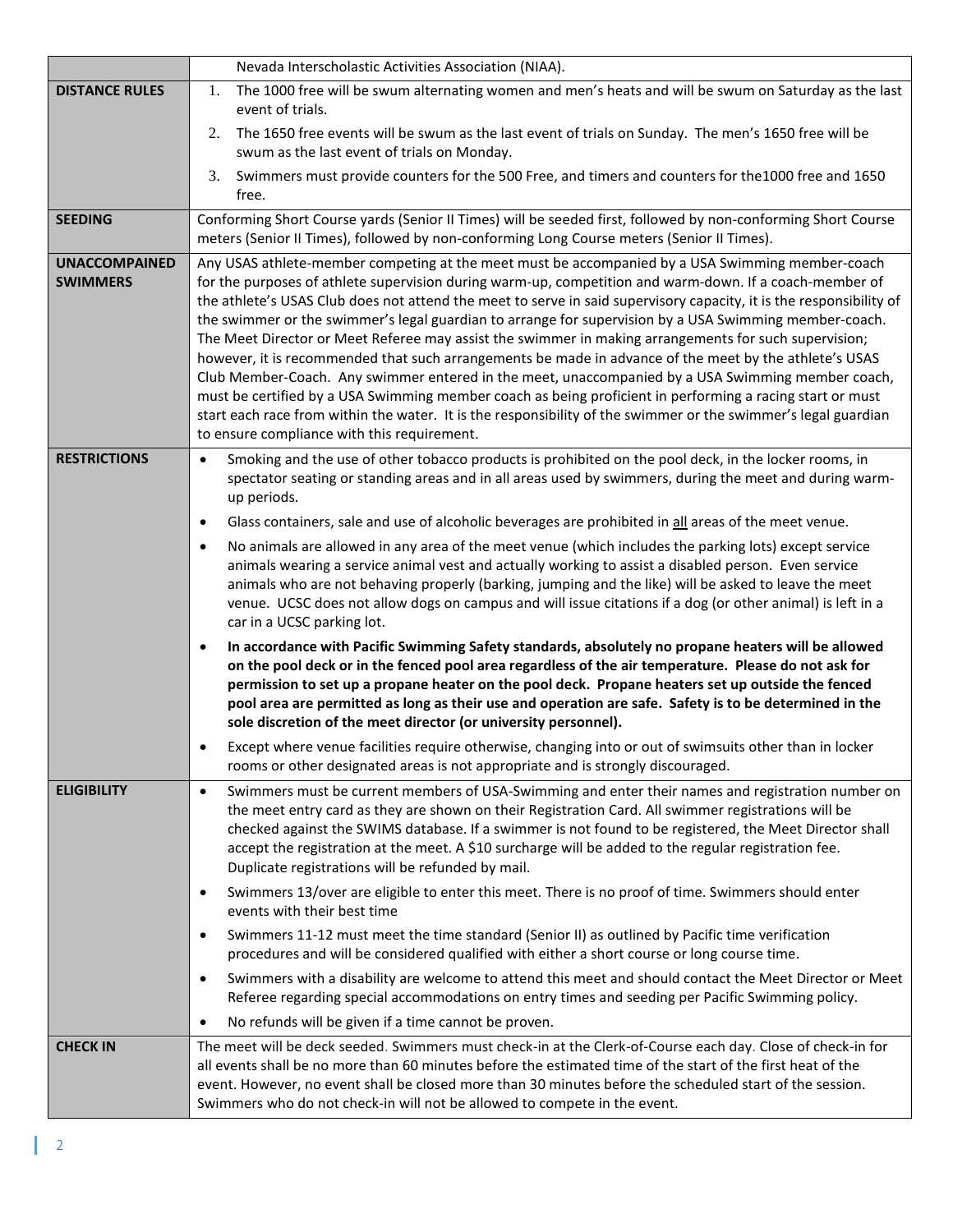| <b>SCRATCHES</b><br><b>POSITIVE CHECK IN</b><br><b>FOR FINALS</b> | Pacific Swimming rule Section 3.B.5.b.3 will be enforced. A Swimmer entered in an individual event in a Trials<br>and Finals meet that is seeded on the deck that has checked in for that event, must swim in the event unless<br>he/she notifies the clerk of the course before seeding for that event has begun that they wish to scratch.<br>Failure to swim an event will result in being barred from the rest of his/her events that day including relays. If<br>the swimmer qualified for a final before missing an event, he or she may swim that final. The penalty will not<br>apply if the swimmer scratches the event before it is seeded, or if the Referee accepts proof that the failure<br>was caused by illness, injury or other circumstances beyond the control of the swimmer.<br>Swimmers qualifying for and wishing to swim in the Championship, Consolation, or Bonus Final must positively<br>check-in or declare their intention to swim and have up to 30 minutes after the announcement of results to do<br>so. Any swimmer who checks in for a Final Event (i.e. Championship, Consolation, or Bonus) and fails to<br>compete in that Final will be subject to disqualification from the remainder of the meet or a \$25.00 fine if that<br>is their last event of the meet. (Note: Due to scratches, any swimmer wishing to have an opportunity to swim |
|-------------------------------------------------------------------|-------------------------------------------------------------------------------------------------------------------------------------------------------------------------------------------------------------------------------------------------------------------------------------------------------------------------------------------------------------------------------------------------------------------------------------------------------------------------------------------------------------------------------------------------------------------------------------------------------------------------------------------------------------------------------------------------------------------------------------------------------------------------------------------------------------------------------------------------------------------------------------------------------------------------------------------------------------------------------------------------------------------------------------------------------------------------------------------------------------------------------------------------------------------------------------------------------------------------------------------------------------------------------------------------------------------------------------------------------------------------------------|
|                                                                   | in the finals must check-in or declare their intention to swim as noted above.)                                                                                                                                                                                                                                                                                                                                                                                                                                                                                                                                                                                                                                                                                                                                                                                                                                                                                                                                                                                                                                                                                                                                                                                                                                                                                                     |
| <b>CERTIFICATION</b><br><b>MEET</b>                               | This is a National Officials Qualifying Meet. Officials wishing to be evaluated must apply to the Meet Referee<br>before the meet by email or when they first arrive at the meet and attend pre-session meetings. Briefing will<br>occur one hour before the start of Trials and Finals. Shorts are not permitted for Finals. For an N3 evaluation to<br>be valid it must be done over 4 sessions in the position. N2 evaluation must be done over 3 sessions in the<br>position. Recertification evaluations must each be done over two sessions, however, the official must work at<br>least 4 sessions at the meet for the recertification evaluation(s) to be valid.                                                                                                                                                                                                                                                                                                                                                                                                                                                                                                                                                                                                                                                                                                            |
| <b>ENTRY FEES</b>                                                 | \$5.50 per individual event. \$8.00 participation fee per swimmer to help cover meet expenses.                                                                                                                                                                                                                                                                                                                                                                                                                                                                                                                                                                                                                                                                                                                                                                                                                                                                                                                                                                                                                                                                                                                                                                                                                                                                                      |
|                                                                   | Make check payable to: Cabrillo Threshers Swim Team. Mail or hand deliver entries to:                                                                                                                                                                                                                                                                                                                                                                                                                                                                                                                                                                                                                                                                                                                                                                                                                                                                                                                                                                                                                                                                                                                                                                                                                                                                                               |
|                                                                   | Sean Lemmon<br>202 Sidesaddle Circle<br>Scotts Valley, CA 95066                                                                                                                                                                                                                                                                                                                                                                                                                                                                                                                                                                                                                                                                                                                                                                                                                                                                                                                                                                                                                                                                                                                                                                                                                                                                                                                     |
| <b>ENTRIES</b>                                                    | Option 1: Online Meet Entries - Enter at http://ome.swimconnection.com/pc/cab20140215                                                                                                                                                                                                                                                                                                                                                                                                                                                                                                                                                                                                                                                                                                                                                                                                                                                                                                                                                                                                                                                                                                                                                                                                                                                                                               |
|                                                                   | To receive immediate confirmation of acceptance via email (the same web site can be used to check for session<br>open or closed status). The "billing information" email should be brought to the meet as proof of entry. Online<br>entry requires payment by credit card using SwimConnection's secure site. The cost of using Online Meet<br>Entries is \$1 per swimmer plus 5% of the total entry fees. Please note that the processing fee is a separate fee<br>from the entry fees. Online meet entry fees are paid to Swim Connection, LLC. Online entries must be entered<br>through the online entry system no later than midnight Wednesday, February 5, 2014. Use of this system is<br>voluntary. Online Meet Entry is in no way required or expected of a swimmer by Pacific Swimming. No<br>refunds will be made, except for mandatory scratches.                                                                                                                                                                                                                                                                                                                                                                                                                                                                                                                       |
|                                                                   | <b>Option 2: Traditional Postal System Mailed Entries - All entries must be on the attached Consolidated Entry</b><br>Card. Entries must be postmarked by midnight, Monday, February 3, 2014 or hand delivered no later than 8:00<br>PM on Wednesday, February 5, 2014. No late entries will be accepted. No refunds will be made, except for<br>mandatory scratches. Entry forms must be completely filled out, including best conforming short course yard<br>time, or non-conforming long/short course meter time for each event. All entries shall be noted by (SCY) or<br>(LCM/SCM) to the right of the entry time (SCY - short course yards; LCM - long course meters; SCM - short<br>course meters). DO NOT CONVERT TIMES USING ANY CONVERSION FORMULAS.                                                                                                                                                                                                                                                                                                                                                                                                                                                                                                                                                                                                                     |
| <b>AWARDS</b>                                                     | None.                                                                                                                                                                                                                                                                                                                                                                                                                                                                                                                                                                                                                                                                                                                                                                                                                                                                                                                                                                                                                                                                                                                                                                                                                                                                                                                                                                               |
| <b>ADMISSION</b>                                                  | Free. A three day program will be available for a reasonable cost.                                                                                                                                                                                                                                                                                                                                                                                                                                                                                                                                                                                                                                                                                                                                                                                                                                                                                                                                                                                                                                                                                                                                                                                                                                                                                                                  |
| <b>HOSPITALITY</b>                                                | Hospitality available for coaches, officials, timers and volunteers. Lunches will be provided for coaches and<br>working deck officials. There will be a snack bar available.                                                                                                                                                                                                                                                                                                                                                                                                                                                                                                                                                                                                                                                                                                                                                                                                                                                                                                                                                                                                                                                                                                                                                                                                       |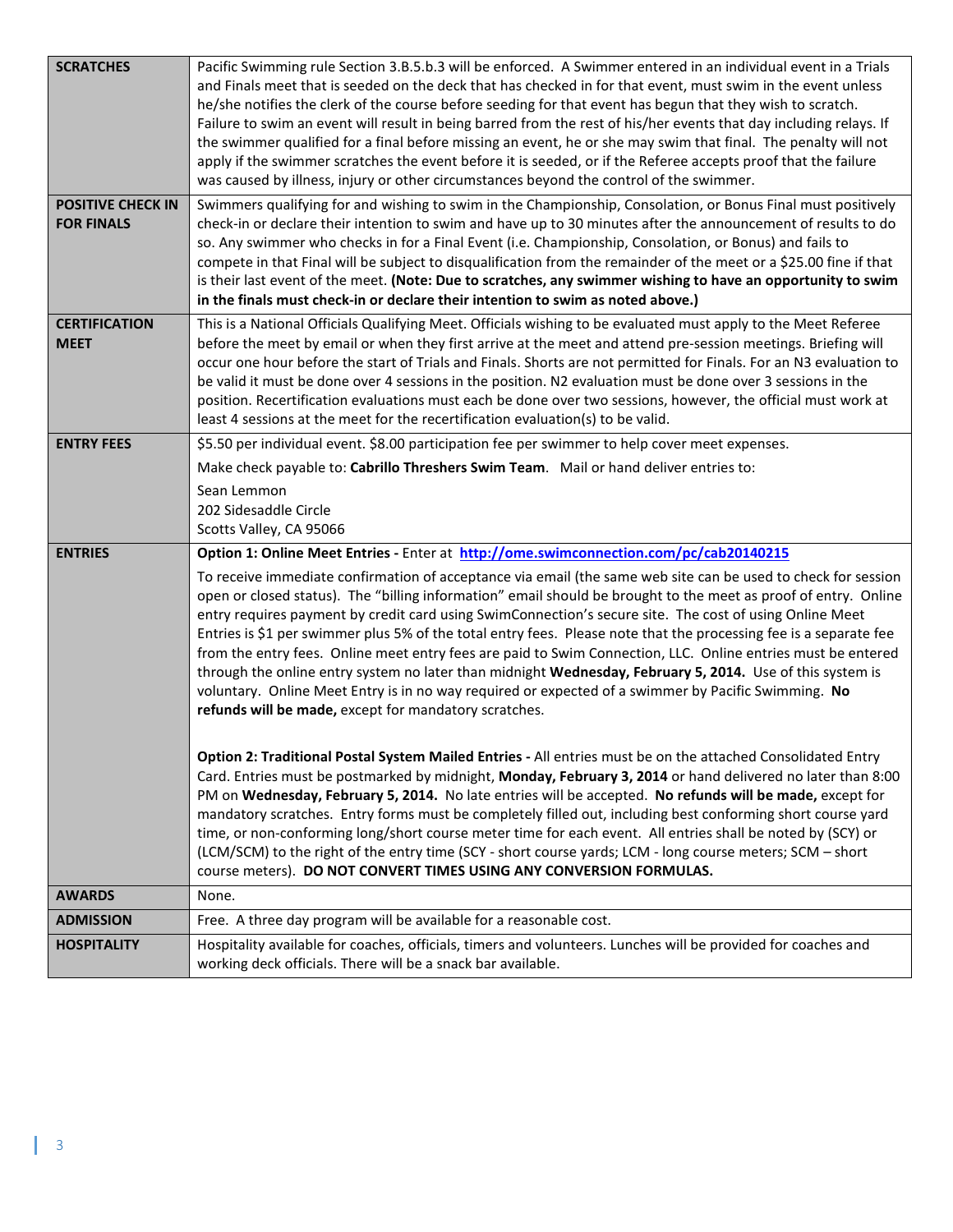## **Time Standards can be found at** <http://www.pacswim.org/swim-meet-times/standards>

| Event# | <b>Description</b> | Event# |  |  |  |  |  |  |  |
|--------|--------------------|--------|--|--|--|--|--|--|--|
|        | 100 Breast         |        |  |  |  |  |  |  |  |
|        | 200 Free           |        |  |  |  |  |  |  |  |
|        | <b>100 Fly</b>     |        |  |  |  |  |  |  |  |
|        | 200 IM             |        |  |  |  |  |  |  |  |
|        | 1000 Free          |        |  |  |  |  |  |  |  |
|        |                    |        |  |  |  |  |  |  |  |

**Saturday, February 15, 2014**

Events 9 and 10 will be swum as timed finals during the "trials" session.

## **Sunday February 16, 2014 Event # Description Event #** 11 400 IM 12 13 50 Free 14 15 | 200 Breast | 16 17 200 Back 18 101 | Women's 1650 Free

Event 101 will be swum as a timed final during the "trials" session.

## **Monday, February 17, 2014 Event # Description Event #** 19 500 Free 20 21 100 Back 22 23 200 Fly 24 25 100 Free 26 Men's 1650 Free 102

Event 102 will be swum as a timed final during the "trials" session.